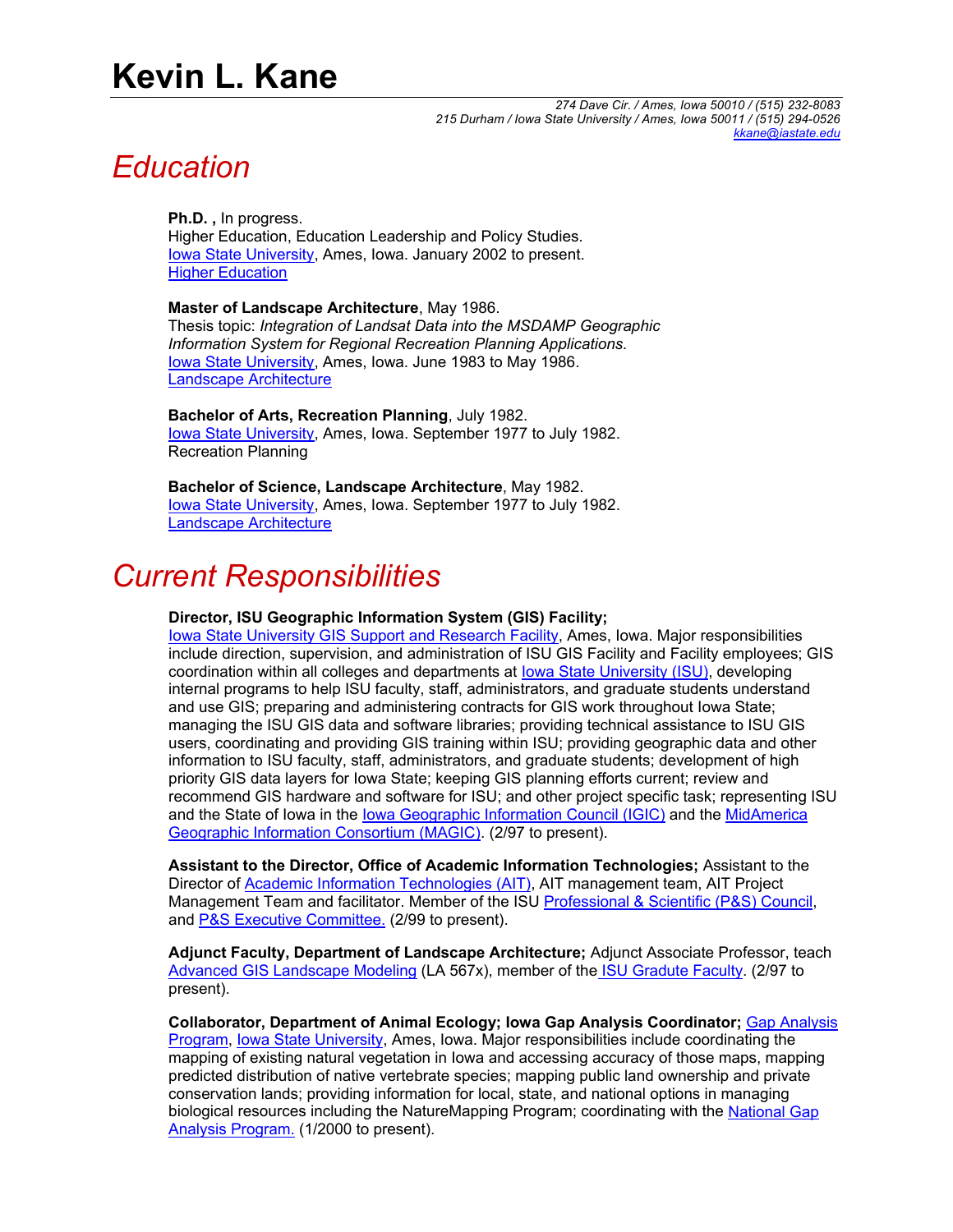### **President ,** [Professional and Scientific \(P&S\) Council](http://www.public.iastate.edu/~ps_info/)

Lead the P&S Council in its mission to serve as a resource and as an advocate for P&S employees. The Council identifies and communicates the needs of its constituents, provides information and advice in response to those needs, and recommends to the administration policies and procedures that benefit P&S employees and assist in fulfilling the mission of the university. (7/02 to present).

**Chairperson ,** [Iowa Geographic Information Council \(IGIC\)](http://igic.gis.iastate.edu/)Lead the IGIC in its mission to act as a clearinghouse for GIS information and expertise in Iowa, encourage the development of open GIS standards, facilitate the voluntary exchange of data among GIS users in Iowa, encourage the use of telecommunications networks, like the Iowa Communications Network, for exchange of ideas improve policy makers' knowledge of GIS and related technologies, and serve as a focal point for intergovernmental efforts to receive additional funds, especially federal funds, for GIS development in Iowa. The Chairperson presides at all meetings of IGIC and is responsible for the implementation of the Council's decisions and is the chief representitive of the IGIC with other organizations. (7/02 to present and 7/98 to 6/99).

## *Past Positions*

### **Vice President ,** [Professional and Scientific \(P&S\) Council](http://www.public.iastate.edu/~ps_info/)

With the president, lead the P&S Council in its mission to serve as a resource and as an advocate for P&S employees. The Council identifies and communicates the needs of its constituents, provides information and advice in response to those needs, and recommends to the administration policies and procedures that benefit P&S employees and assist in fulfilling the mission of the university. (7/02 to 6/02).

Past Chairperson, [Iowa Geographic Information Council \(IGIC\)](http://igic.gis.iastate.edu/)Lead the IGIC in its strategic planning initiatives. Serves as part of the IGIC Executive Committee implementing its mission to act as a clearinghouse for GIS information and expertise in Iowa, encourage the development of open GIS standards, facilitate the voluntary exchange of data among GIS users in Iowa, encourage the use of telecommunications networks, like the Iowa Communications Network, for exchange of ideas improve policy makers' knowledge of GIS and related technologies, and serve as a focal point for intergovernmental efforts to receive additional funds, especially federal funds, for GIS development in Iowa. (7/99 to 6/00).

### **Adjunct Assistant Professor of Geography, GIS Lab Manager,**

[Drake University.](http://www.geo.drake.edu/) Major Responsibilities include teaching GIS lectures and labs for the Department of Geography and Geology; assisting in curriculum development for geotechnical series of courses; department involvement in campus-wide GIS initiatives; and working with other Drake faculty and staff to attract students and funding for the Drake GIS program. Classes taught include Geography 052 (sophomore level), Introduction to Geographic Information Systems; Geography 152 (senior level), Applications of Geographic Information Systems; and Geography 192 (senior level), Special Topics in Geography. Lab manager responsibilities include day to day management of the Drake University Geographic Information Technologies Lab including hardware and software purchasing and operations, hiring student staff for lab research and contract projects, administration of lab project contracts, writing grant proposals for lab projects, lab equipment, and program expansion.(8/93 to 5/98, promoted from instructor to adjunct assistant professor 2/96).

**Geographic Information System Coordinator**, [Iowa Department of Natural Resources \(DNR\),](http://www.igsb.uiowa.edu/) Des Moines, Iowa. Major responsibilities included GIS coordination within all divisions of the DNR, with other Iowa state agencies, the federal government and other state governments, and representing the state of Iowa in the [Iowa Geographic Information Council \(IGIC\)](http://igic.gis.iastate.edu/) and the [National States Geographic Information Council \(NSGIC\);](http://www.nsgic.org/) developing internal programs to help administrators and staff understand and use GIS; preparing and administering contracts for GIS work throughout the Iowa DNR; managing the DNR GIS data and software libraries; liaison to the Iowa Legislature and citizens of Iowa regarding GIS issues; providing technical assistance to all DNR GIS users, coordinating and providing GIS training within the DNR, providing geographic data and other information to DNR staff, administrators, commissions, and legislators as required; development of high priority GIS data layers as specified in NRGIS Implementation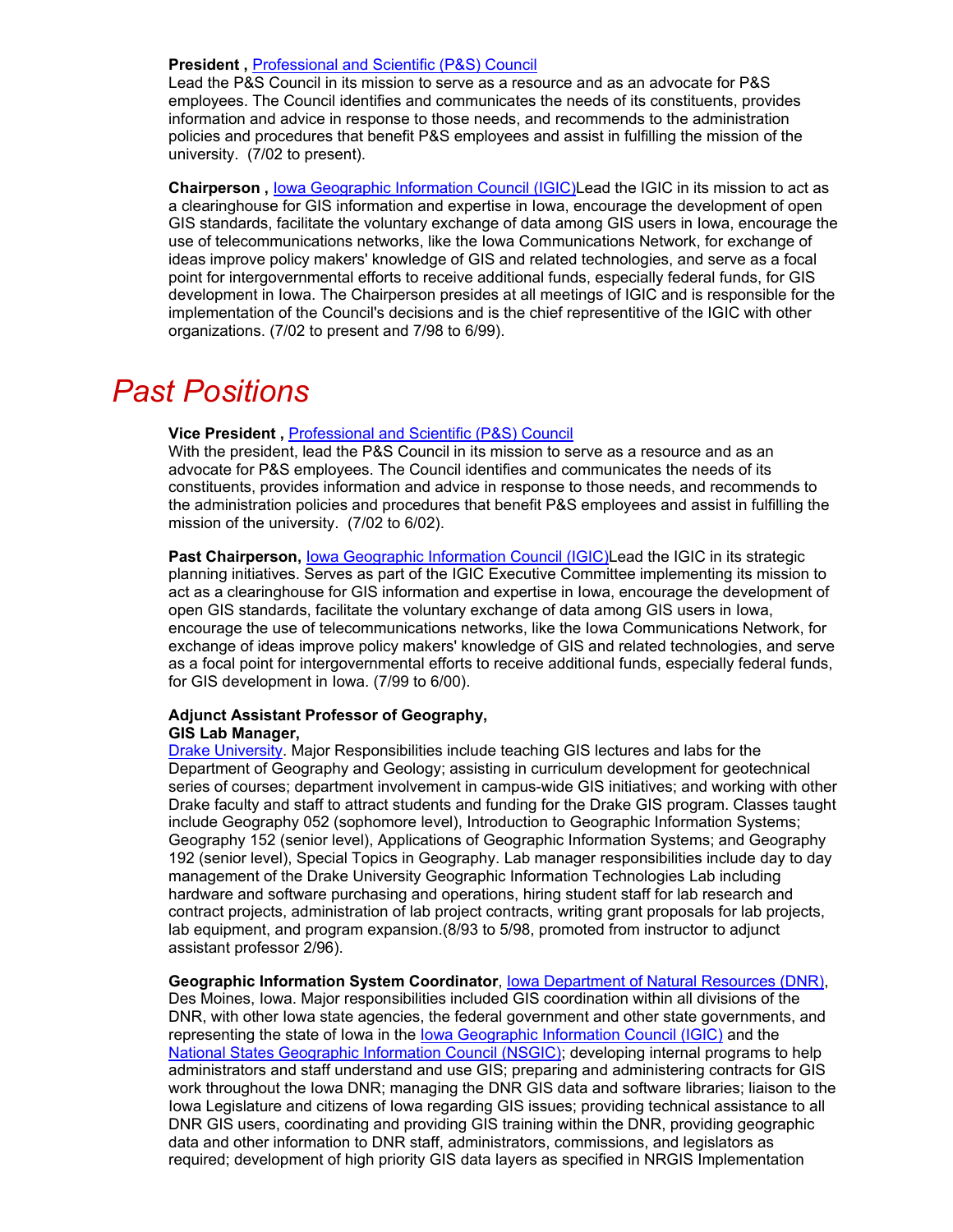Plan; keeping GIS planning efforts current; review and recommend GIS hardware and software for the DNR; and other project specific tasks. (1/87 to 2/97).

**Continuous Quality Improvement (CQI) Coordinator**, Iowa DNR. Major responsibilities include CQI coordination throughout the DNR; facilitating and leading CQI Steering Team and project improvement teams; facilitating strategic planning and team training; and representing the DNR's quality concerns to state government and outside organizations. (1/94 to 2/97).

**Assistant Instructor**, Drake and Iowa State Universities. Major Responsibilities included assisting in teaching lectures and labs for Community and Regional Planning 451X, Introduction to Geographic Information Systems at Iowa State University. Developed a Geographic Information Systems Curriculum for Drake University, Department of Geography and Geology from the materials presented at Iowa State for needs specific to Drake. (1/93 to 5/93).

**State Comprehensive Outdoor Recreation Planner,** Iowa DNR. Major responsibilities included preparation of the 1988 Iowa State Comprehensive Outdoor Recreation Plan (SCORP) and yearly Action Plan reports for the National Park Service, conducting and coordinating all recreation-related studies and surveys, development and implementation of the Iowa Outdoor Recreation Facilities database, coordinating Land and Water Conservation Fund project review and scoring system, statewide recreation trails planning, County Conservation Board technical assistance, and liaison to the Iowa Legislature and citizens of Iowa regarding recreation issues in Iowa. (1/85 to 1/87).

**Research Assistant,** Land Use Analysis Laboratory, Department of Agronomy, Iowa State University (ISU), Ames, Iowa. Major responsibilities included supervision of land cover/land use database development for use in GIS, and preparation for several projects under contract at the Land Use Analysis Lab. (8/83 to 1/85).

**Graduate Teaching Assistant**, Department of Landscape Architecture, ISU. Major responsibilities included developing FORTRAN computer programs and other related materials for use in landscape analysis and geographic information system courses at Iowa State and research work at the Land Use Analysis Lab at ISU. (8/83 to 1/85).

**Research Consultant**, Iowa Inter-Agency Research Council, in cooperation with the Iowa Conservation Commission and the Iowa Department of Soil Conservation, Des Moines, Iowa. Major responsibilities included development of detailed guidelines for the preparation of county land use inventories as required by 1982 Iowa legislation; development of computerized methods for compiling and analyzing county land use inventory data; development of computerized techniques for graphic presentation of data compiled from county land use inventories. (11/82 to 7/84).

**Planning Assistant,** Story County Planning Department, Nevada, Iowa. Major responsibilities included supervision and compilation of the 1983 Story County Land Use Inventory and accompanying land use policy revision studies. (5/83 to 8/83).

**Data Specialist,** Iowa Natural Areas Inventory (INAI), The Nature Conservancy (TNC), Des Moines, Iowa. Major responsibilities included mapping and computerizing information on endangered species habitats and significant natural areas in Iowa; developing report programs for computerized database. (7/82 to 5/83).

**Data Specialist (Intern),** INAI, TNC. Major responsibilities included mapping managed natural areas and endangered species habitats in Iowa. (5/82 to 7/82).

**Planning Aid (Intern)**, Iowa Conservation Commission, Des Moines, Iowa. Major responsibilities included resource inventory and analysis for Brushy Creek State Recreation Area; development of detail drawings for landscape demonstration area in Springbrook State Park. (5/82 to 7/82).

**Secretary, University Recreation Services (URS), Executive Council,** Iowa State University, Ames, Iowa. Responsibilities included formulating URS policy, funding and budgeting approvals, and URS judicial appeals board. (9/80 to 5/82).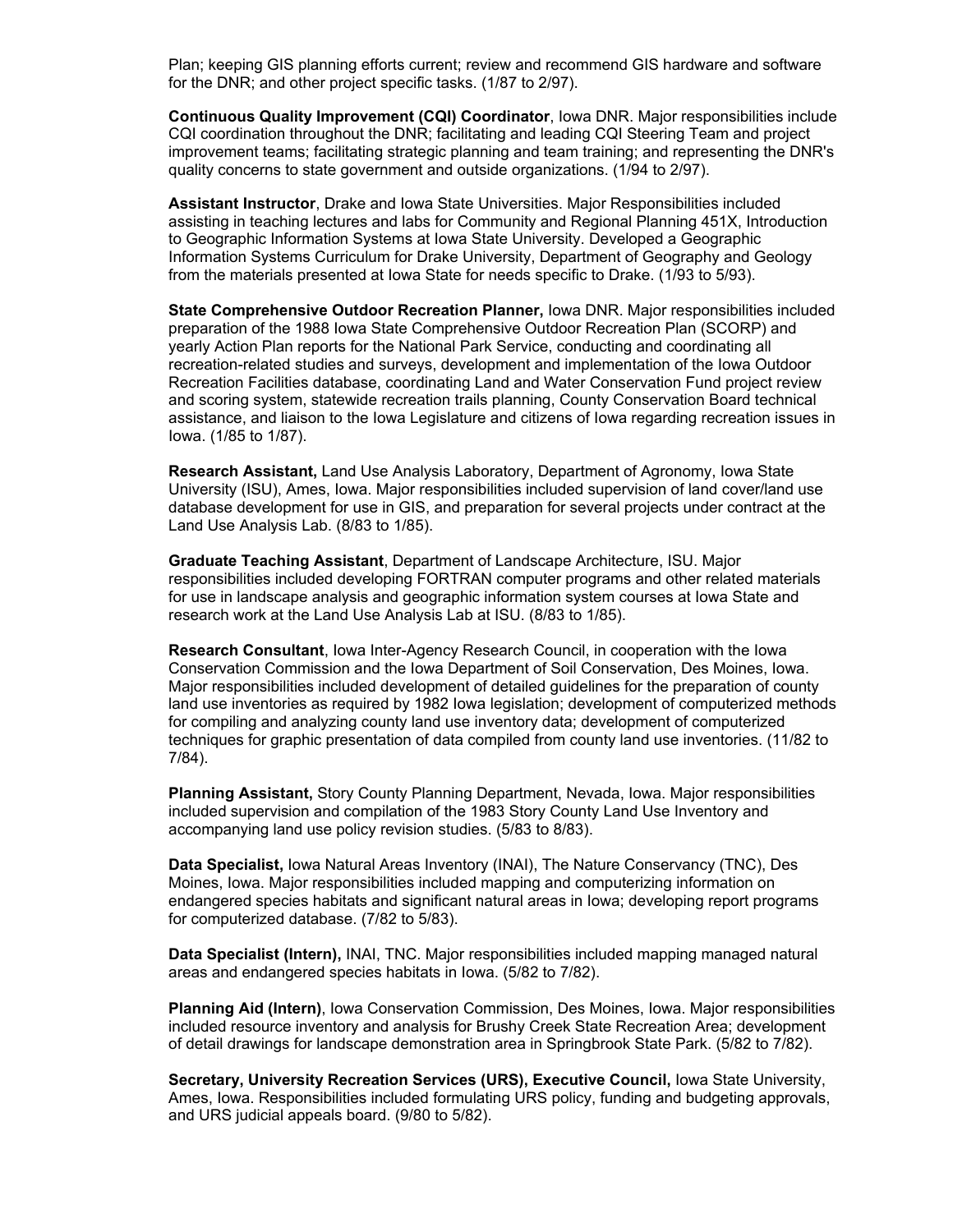**Research Assistant**, Department of Landscape Architecture, ISU. Responsibilities included aerial photo interpretation and classification of Iowa vegetation and landform types. (2/81 to 5/81).

## *Publications*

Kane K. L., E. E. Klaas, K. L. Andersen, P. Brown and R. L. McNeely. (2003). The Iowa Gap Analysis Project Final Report. Iowa Cooperative Fish and Wildlife Research Unit, Iowa State University, Ames.

Kane, K.L. (2002). Iowa State Project Report, in The Gap Analysis Bulletin, Vol. 10, 2001, pp. 54.

Kane, K.L. (2001). Summary Report, Analysis of Biological Diversity Conservation in Iowa Using Geographic Information Systems and Gap Analysis, in Iowa Cooperative Fish and Wildlife Research Unit Annual Report, Vol. 66, pp. 18-19.

Kane, K.L. (2001). Summary Report, Development of Aquatic GAP Analysis for Iowa, in Iowa Cooperative Fish and Wildlife Research Unit Annual Report, Vol. 66, p. 10.

Kane, K.L. (2001). Summary Report, Development and Use of the Iowa Rivers Information System, in Iowa Cooperative Fish and Wildlife Research Unit Annual Report, Vol. 66, pp. 6-7.

Kane, K.L. (2001). Iowa State Project Report, in The Gap Analysis Bulletin, Vol. 9, 2000, pp. 59- 61.

Kane, K.L. (2000). Summary Report, Analysis of Biological Diversity Conservation in Iowa Using Geographic Information Systems and Gap Analysis, in Iowa Cooperative Fish and Wildlife Research Unit Annual Report, Vol. 65, pp. 15-17.

Kane, K.L. (2000). Summary Report, Development and Use of the Iowa Rivers Information System, in Iowa Cooperative Fish and Wildlife Research Unit Annual Report, Vol. 65, p. 2.

Kaufman, G., Kane, K., et al. (2000). Partnering in Great Plains Regional GAP, in The Gap Analysis Bulletin, Vol. 9, 2000, pp. 5-7.

Kane, Kevin and Gregg Hadish, (2000). [The Iowa Geographic Image Map Server, Coordinated](http://igic.gis.iastate.edu/igic/otherdocs/fall2000news.htm)  [GIS, October 2000,](http://igic.gis.iastate.edu/igic/otherdocs/fall2000news.htm) Ames, IA.

Prairie Rivers RC&D. (1999). [Environmental Atlas of the Prairie Rivers RC&D.](http://www.gis.iastate.edu/rcd/atlas/atlas.html) Iowa State University, Ames, IA.

Klaas, E.E. and Kane, K.L. (1998) Iowa Vegetation Cover Mapping, Project Quality Assurance Project Plan. US EPA, Kansas City, MO.

Kane, K.L. (1998). Hydrological Systems as a Three Dimensional Surface: Toward a Predictive [Spatial Model for the Aquatic/Terrestrial Transition Zone](http://mombasa.gis.iastate.edu/Present/final/index.htm). Final Paper, Animal Ecology 518, Iowa State University, Ames, IA.

GIS Committee, Iowa Intergovernmental Information Technology and Telecommunications Committee. (1997)[. Project 8 Action Plan: Geographic Information Systems.](http://www.state.ia.us/government/iitt/iowaccess/proj8.htm) State of Iowa, Des Moines, IA.

GIS Task Force, Iowa Intergovernmental Information Technology and Telecommunications Committee. (1997)[. Establishing a GIS Infrastructure for the State of Iowa.](http://www.state.ia.us/government/iitt/fullreport/gisfinal.htm) State of Iowa, Des Moines, IA.

Jackson, Laura Spess, et al. (1996). [The Iowa Breeding Bird Atlas.](http://www.uiowa.edu/~uipress/jaciowbir.htm) University of Iowa Press, Iowa City, IA.

Kane, Kevin (1996). Iowa Geographic Information Council (IGIC) Home Page. [http://www.geo.drake.edu/igic/index.htm,](http://www.geo.drake.edu/igic/index.htm) Drake University, Des Moines, IA.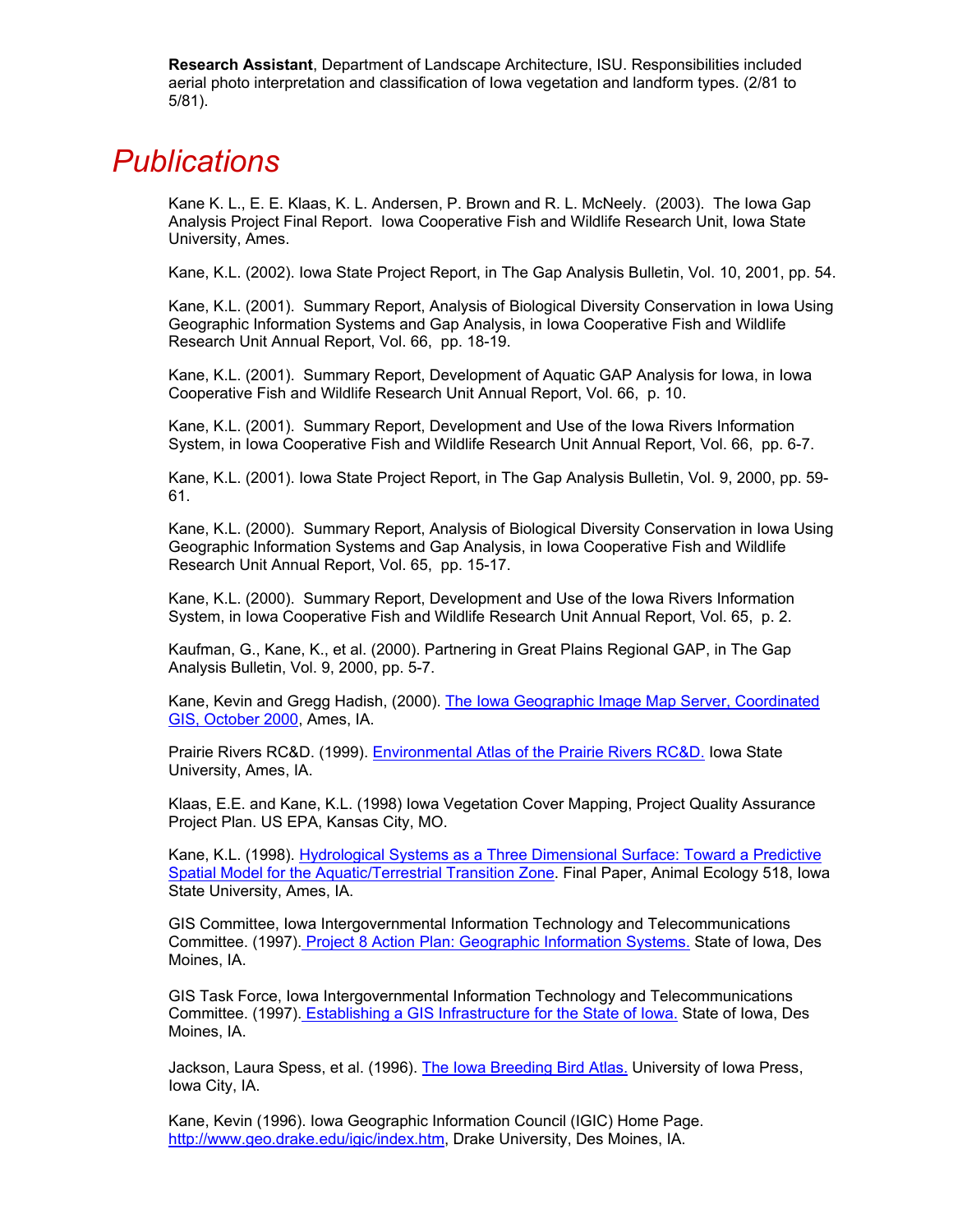Kane, Kevin (1996). National States Geographic Information Council (NSGIC) Home Page. Original site. (Now at [http://www.nsgic.org/\)](http://www.nsgic.org/) Drake University, Des Moines, IA.

Kane, Kevin (1996). Drake University Department of Geography and Geology Home Page. [http://www.geo.drake.edu,](http://www.geo.drake.edu/) Drake University, Des Moines, IA.

Iowa Department of Natural Resources, Geographic Information Section. (1995). Internet Resource of the Month. GIS World, June 1995, Fort Collins, CO.

Iowa Geographic Information Council. (1995). Memorandum of Understanding. IGIC, Des Moines, IA.

Kane, Kevin. (1995). For Your Review, IGIC's Draft Memorandum of Understanding. Coordinated GIS, February, 1995, Ames, IA.

Kane, Kevin. (1995). NSGIC Helps With Nationwide GIS Coordination. Coordinated GIS, February, 1995, Ames, IA.

Iowa Department of Natural Resources, Geographic Information Section. (1995). Public Access to State Government Information. Arc News, ESRI, Spring 1995, Redlands, CA.

Iowa Department of Natural Resources, TQM Pilot Project Team (1994). Total Quality Management Support Station Project. DNR Publication, Des Moines, IA.

Kane, Kevin L. (1993). Introduction to Geographic Information Systems Curriculum. Drake University, Des Moines, IA.

Kane, Kevin L. (1992). 1992 Mid-America GIS Survey. Mid-America GIS Consortium, Kansas City, KS.

Iowa Department of Transportation. (1992). Cooperative GIS Demonstration Project. DOT Publication, Ames, IA.

Iowa Department of Natural Resources. (1992) Natural Resources Geographic Information System Library. DNR Publication, Des Moines, IA.

Kane, Kevin L. (1991). Interfacing Geographic Information Systems with Groundwater Vulnerability Data. Iowa Groundwater Association Newsletter, Vol. 3, No. 2, p 6. June 1991. Oakdale, IA.

Kane, Kevin L. (1990). 1990 Mid-America GIS Survey. Mid-America GIS Consortium, Kansas City, KS.

Hoyer, Bernard, & Kane, K.L. (1990) Natural Resources Geographic Information System. Iowa Information Management Committee Quarterly, January 1990, p. 2.

Iowa Department of Natural Resources, Geographic Information Task Unit. (1988). Iowa DNR Geographic Information Plan, and Iowa DNR GIS Implementation Report. DNR Publication, Des Moines, IA.

Iowa Department of Natural Resources. (1988). Iowa Statewide Comprehensive Outdoor Recreation Plan. DNR Publication, Des Moines, IA.

Iowa Department of Natural Resources. (1987). Iowa Statewide Trails Plan. DNR Publication, Des Moines, IA.

Kane, Kevin L. (1986). Integration of Landsat Data into the MSDAMP Geographic Information System for Regional Recreation Planning Applications. Graduate Thesis. Iowa State University, Department of Landscape Architecture, Ames, Iowa.

Kane, Kevin L., & Anderson, P.F. (1985). Application of Landsat Data and the MSDAMP Information System to Regional Recreation Planning. In J.G. Fabos (Ed.), Proceedings of the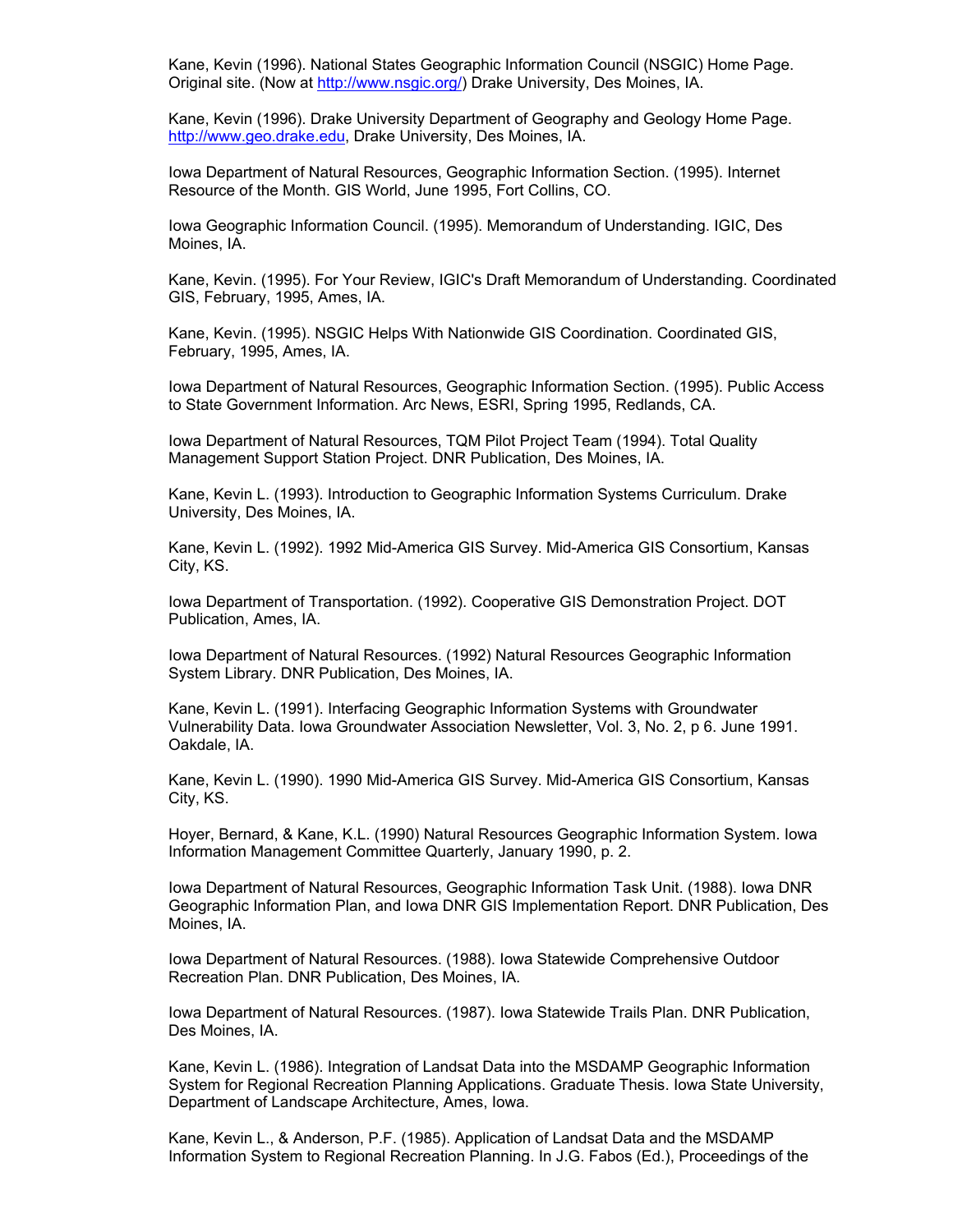American Society of Landscape Architects: Landscape Planning Educational Session. Cincinnati, OH: American Society of Landscape Architects.

## *Teaching*

Instructor (with Professor Paul Anderson), ["LA 567x, Advanced GIS Landscape Modeling"](http://www.public.iastate.edu/~fridolph/la590K.html) (2 Credits), Iowa State University, Fall Semester 1999, 2000, 2002. Ames, IA

Guest Lecture, "Iowa Rivers Information System", Stream Ecology (AEcl 518), Iowa State University, February 5, 2002.

Instructor, ["Advanced ArcView Techniques \(Spatial Modeling\), Iowa Chapter of the American](http://mombasa.gis.iastate.edu/Present/Advanced ArcView/index.htm)  [Fisheries Society"](http://mombasa.gis.iastate.edu/Present/Advanced ArcView/index.htm), Ames, IA., January 6&7, 2000.

Instructor, ["Introduction to ArcView",](http://www.gis.iastate.edu/avtrain/avclass.htm) Iowa State University Short Course, Ames, IA. January 4&5, 2000, August 17 & 18, 1999, January 5&6, 1999, May 11-15, 1998, January 5-9, 1998, (2 sessions), August 18-22, 1997, (2 sessions), May 12-16, 1997

Instructor, ["Introduction to ArcView 3.0 , Iowa Chapter of the American Fisheries Society",](http://www.gis.iastate.edu/avtrain/avclass.htm) Ames, IA., December 29&30, 1998

Instructor, [Geography 152, Applications of Geographic Information Systems,](http://www.geo.drake.edu/) (3 credits), Drake University, Spring Semester, '94, '95, '96, '97, and '98. Des Moines, IA.

Instructor, ["Introduction to ArcView 3.0 for Iowa NRCS/USDA Staff",](http://www.gis.iastate.edu/avtrain/avclass.htm) Ames, IA., February 17-20, 1998

Instructor, [Geography 052, Introduction to Geographic Information Systems,](http://www.geo.drake.edu/) (3 credits), Drake University, Fall Semester, '93, '94, '95, '96, and '97, Des Moines, IA.

Instructor, Geography 199, Independent Study - Topics In Geography, Drake University, Fall and Spring semesters, '95, '96, and '97, Des Moines, IA.

Instructor, "Becoming a Team Leader", Iowa DNR - Parks Strategic Planning Meeting, October 1, 1996, Ames, IA.

Instructor, "Introduction to ArcView." Iowa Department of Natural Resources Training Session, ('90-'96), Des Moines, IA.

Instructor, "Introduction to PC Arc/Info" Iowa Department of Natural Resources Training Session, ('93, '94), Des Moines, IA.

Instructor, "Statistical Process Control: Are You in Control?", Iowa Excellence Forum, October 10, 1995, Des Moines, IA.

Instructor, Community and Regional Planning 451X, Introduction to Geographic Information Systems, Iowa State University, Spring Semester, 1993, Ames, IA.

Instructor, "Introduction to the EPPL7 GIS for Wildlife Applications." Iowa Department of Natural Resources Training Session, ('90-'93), Des Moines, IA.

Instructor, "Overview of Total Quality Management." Iowa Department of Natural Resources Training Session, November 9, 1992, Iowa City, IA.

## *Graduate Students*

*Graduate Committee Member:*

Reungsang, Pipat. 2003. Agricultural and Biosystems Engineering.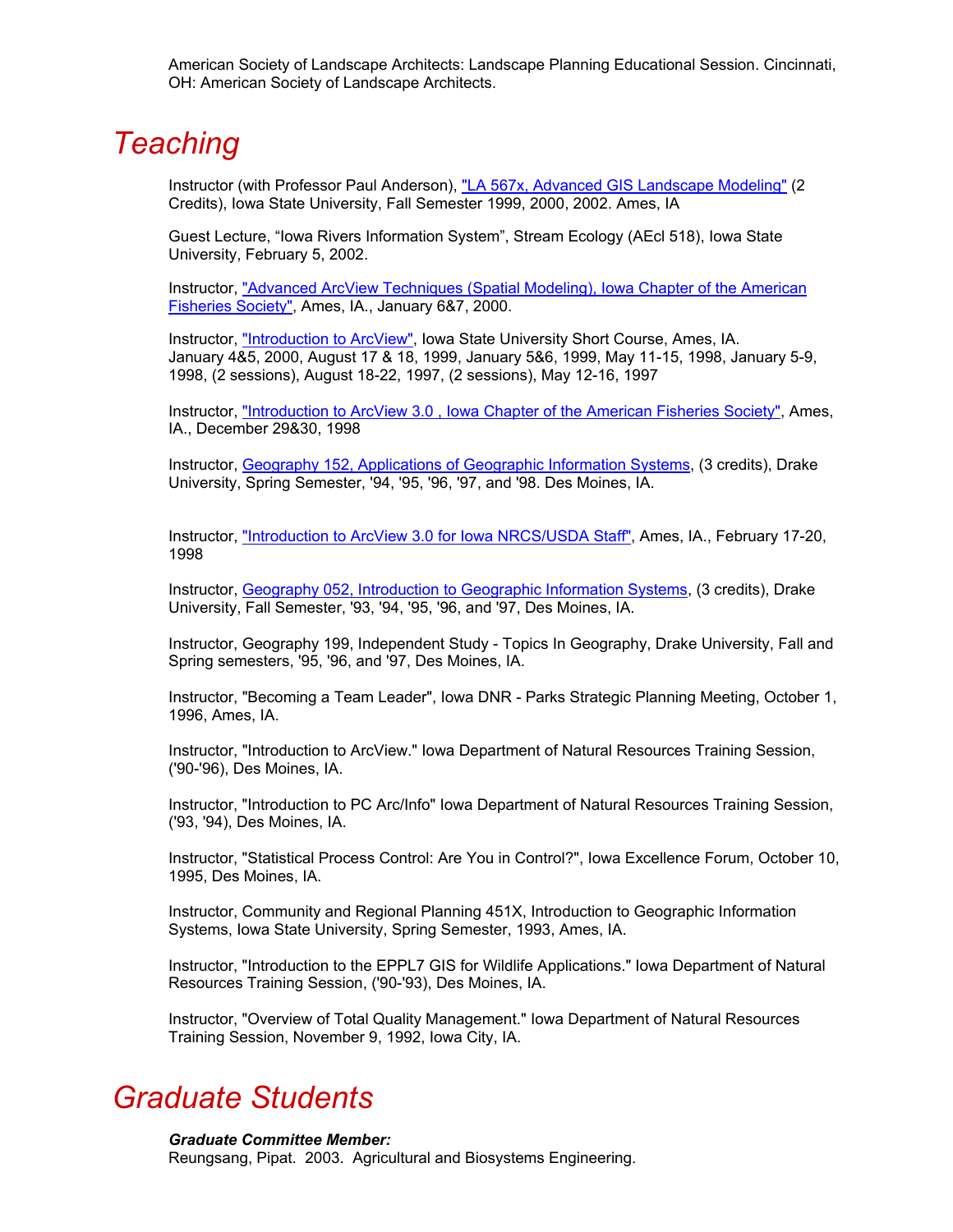Aluri, Rama. 2001. Master of Community and Regional Planning. Creative Component: Web based GIS and Citizen Participation.

Morgan, Steven. 2001. Master of Landscape Architecture. Thesis: Hydrologic modeling of overland flow within Little Beaver Creek watershed, Iowa.

Brown, Patrick. 2000. Master of Landscape Architecture. Thesis: Analysis of past and future urban growth impacts to habitat within Boone, Hamilton, Hardin, Marshall, Story and Webster counties in Iowa using FRAGSTATS and an urban growth model.

Mumm, Aaron J. 1999. Master of Community and Regional Planning. Creative Component: Hazard Analysis for the City of Des Moines, Iowa.

Musli, Said Mohd. 1999. Master of Landscape Architecture. Thesis: Descriptive Modeling of Historic Preservation Patterns in Hamilton County, Iowa.

### *Advisor:*

Arbuckle, Kelly E. 2000. Master of Science in Animal Ecology, Limnology. Thesis: Statewide Assessment of Freshwater Mussels in Iowa Streams.

Clark, Steven J. 2000. Master of Science in Animal Ecology, Fisheries Biology. Thesis: Relationship of Topeka Shiner Distribution to Geographic Features of the Des Moines Lobe in Iowa.

### *Research Assistants:*

Comondoor, Ramesh A. 2002-2003. Civil and Construction Engineering. Reungsang, Pipat. 2003. Agricultural and Biosystems Engineering. Elizabeth Kenaston. 2002. Community and Regional Planning Andersen, Kathy. 1997-2002. Animal Ecology. Aluri, Rama. 2001. Community and Regional Planning. Bhagawati, Dwipen. 1999-2001. Civil and Construction Engineering Reungsang, Pipat. 1998-2001. Electrical and Computer Engineering. Brown, Patrick. 1998-2000. Landscape Architecture. Coshland, Jennifer. 1999. Animal Ecology. Musli, Said Mohd. 1999. Landscape Architecture. Crawford, Irene. 1998-1999. Agricultural and Biosystems Engineering. Mumm, Aaron J. 1998. Community and Regional Planning. Xi, Ruifeng. 1997-1999. Civil and Construction Engineering. Lewin-Koh, Nicholas. 1997-1999. Statistics. Namwamba, Fulbert. 1997. Agricultural and Biosystems Engineering.

### *Presentations*

Speaker & Moderator, "ISU GIS Day", Durham Center for Computation and Communication, Ames, IA, November 20, 2002.

Speaker, "The Iowa Aquatic Gap Analysis Program", Aquatic Planning Workshop, Ames, IA, August 27, 2002.

Speaker, "Iowa Rivers Information System", Stream & Watershed Integrated Management [Workshop](http://www.iowadnr.com/education/resrcpro.html), Guthrie Center, IA, July 9, 2002.

Speaker, "Terrestrial and Aquatic Gap Analysis", Annual CFWRU Coordinating Committee Meeting, Ames, IA, May 24, 2002.

Speaker, ""Establishing an Academic GIS Service Center", MidAmerica GIS Symposium, Kansas City, MO, April 16, 2002.

Coordinator & Moderator, MidAmerica GIS Symposium, Kansas City, MO, April, 2002.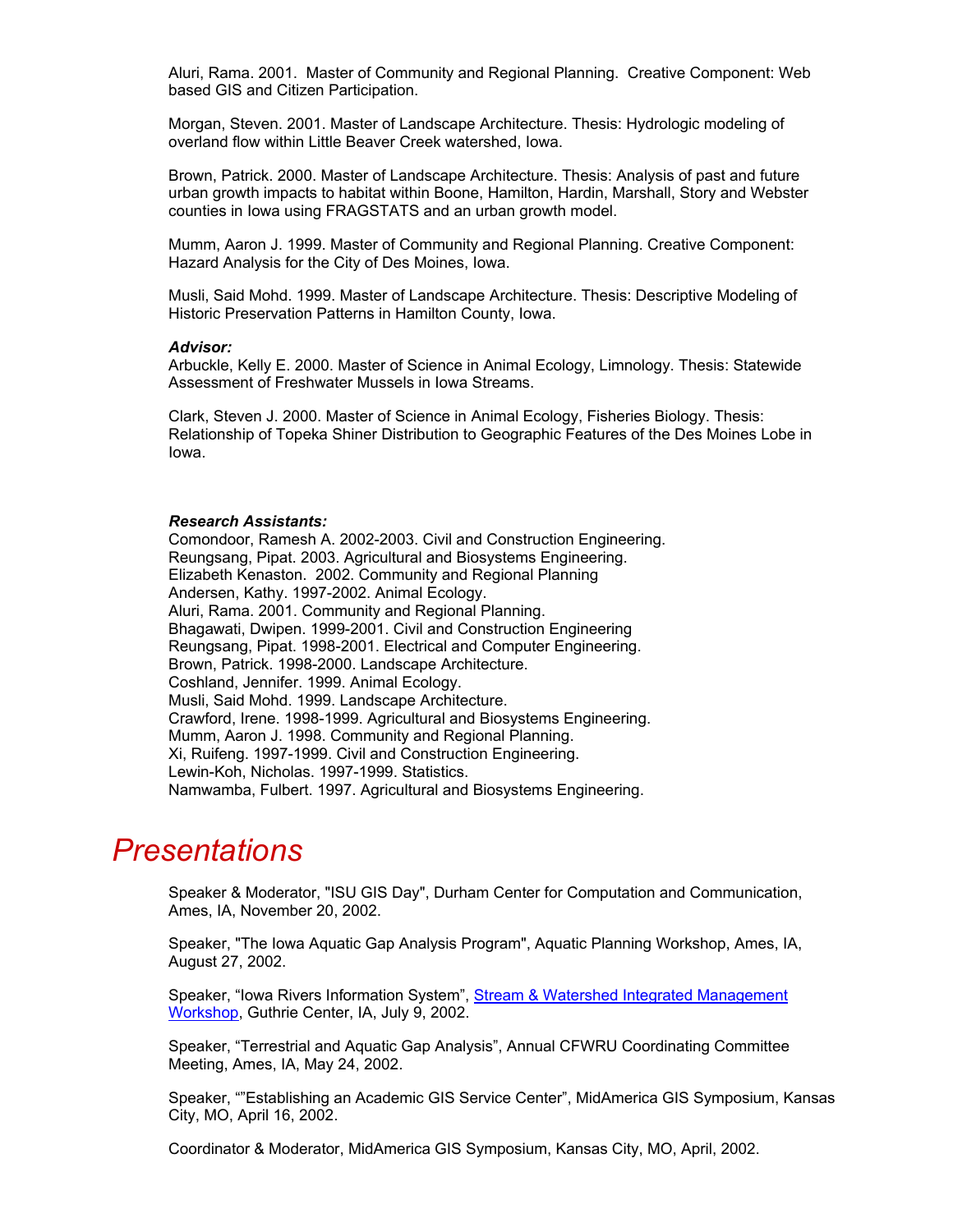Speaker, "Serving and Securing Iowa", Iowa State Legislature, Des Moines, IA, February 25, 2002

Speaker, "GIS and Stream Ecology, the Iowa Rivers Information System", Ames, IA, Feb 5, 2002.

Poster Presentation, "Iowa Rivers Information System", 63<sup>rd</sup> Midwest Fish and Wildlife Conference, Des Moines, Iowa, December 10, 2001.

Poster Presentation, "The Iowa Gap Analysis Program", 63<sup>rd</sup> Midwest Fish and Wildlife Conference, Des Moines, Iowa, December 10, 2001.

Speaker & Moderator, ["ISU GIS Day"](http://www.gis.iastate.edu/gisday.htm), Durham Center for Computation and Communication, Ames, IA, November 14, 2001.

Presenter, "GIS at Iowa State University", 2001 ISU Technology Fair, ISU Memorial Union, Ames, IA, Oct. 22, 2001.

Speaker, "The Iowa Gap Analysis Program", 2001 Iowa GIS Conference, Iowa City, IA, Oct. 5, 2001.

Moderator, "Web-based GIS", 2001 Iowa GIS Conference, Iowa City, IA, Oct. 4, 2001.

Speaker, "Using GIS to Develop the Iowa Rivers Information System", 2001 Iowa GIS Conference, Iowa City, IA, Oct. 4, 2001.

Moderator & Speaker, "<u>[Iowa Gap Analysis 2001 Partners Meeting](http://mombasa.gis.iastate.edu/Present/IaGap97/index.htm)</u>", ISU Memorial Union, May 16, 2001, Ames, IA.

Speaker & Workshop Planner, ["Using GIS as a Tool for Roadside Data Collection"](http://mombasa.gis.iastate.edu/Present/CCESEMI0/index.htm), Data Collection Technologies for Roadside Features and As-Built Surveys Workshop, Construction and Civil Engineering Department, ISU, Ames, IA, May 2, 2001.

Speaker, ["Iowa Rivers Information System"](http://mombasa.gis.iastate.edu/Present/IRIS010403/index.htm), Stream Reference Conditions and Landscape-Scale Bioassessment Workshop, Central Plains Center for BioAssessment , Lawrence, Kansas, April 3, 2001.

Presenter, ["IGIC Membership",](http://mombasa.gis.iastate.edu/igic/members_files/frame.htm) Iowa Geographic Information Council Quarterly meeting, Ames, Iowa (ICN), January 9, 2001.

Speaker, ["Gap Analysis Landcover Mapping",](http://mombasa.gis.iastate.edu/Present/lcsmnar/index.htm) ISU Animal Ecology Seminar, Ames, IA, February 18, 2000

Speaker, ["Implementing the Iowa Rivers Information System",](http://mombasa.gis.iastate.edu/Present/IRIS Plus/index.htm) Iowa Dept. of Natural Resources, IoWater Board Meeting, Des Moines, IA, January 11, 2000.

Speaker, ["Implementing the Iowa Rivers Information System",](http://mombasa.gis.iastate.edu/Present/IRIS Plus/index.htm) Iowa Dept. of Natural Resources, Fisheries Research meeting, Ames Forest Nursery, January 5, 2000.

Host & Moderator, ["ISU GIS Day",](http://www.gis.iastate.edu/gisday.htm) ISU Memorial Union, Ames, IA, November 19, 1999.

Speaker, ["GIS on a Shoestring"](http://mombasa.gis.iastate.edu/Present/Shoestring/index.htm), Iowa ASLA Fall Conference & National GIS Day, ISU Memorial Union, Ames, IA, November 19, 1999.

Speaker, ["Iowa Rivers Information System"](http://mombasa.gis.iastate.edu/Present/IRIS/index.htm), Iowa Dept. of Natural Resources, Fisheries Research meeting, Spirit Lake Fish Hatchery, July 15, 1999.

Speaker, ["GIS @ ISU",](http://mombasa.gis.iastate.edu/Present/CC GIS S/index.htm) Computation Center Seminar, Ames, IA, July 9, 1999.

Speaker, "Wetlands as Part of the Iowa Gap Analysis Program", Iowa Dept. of Agriculture Wetlands at Lunch Program, January 21, 1999, Des Moines, IA.

Speaker, "[GIS and Watershed Hydrology](http://mombasa.gis.iastate.edu/Present/watershed - gis/index.htm)", Environmental Science 402, Iowa State University, December 10, 1998, Ames, IA.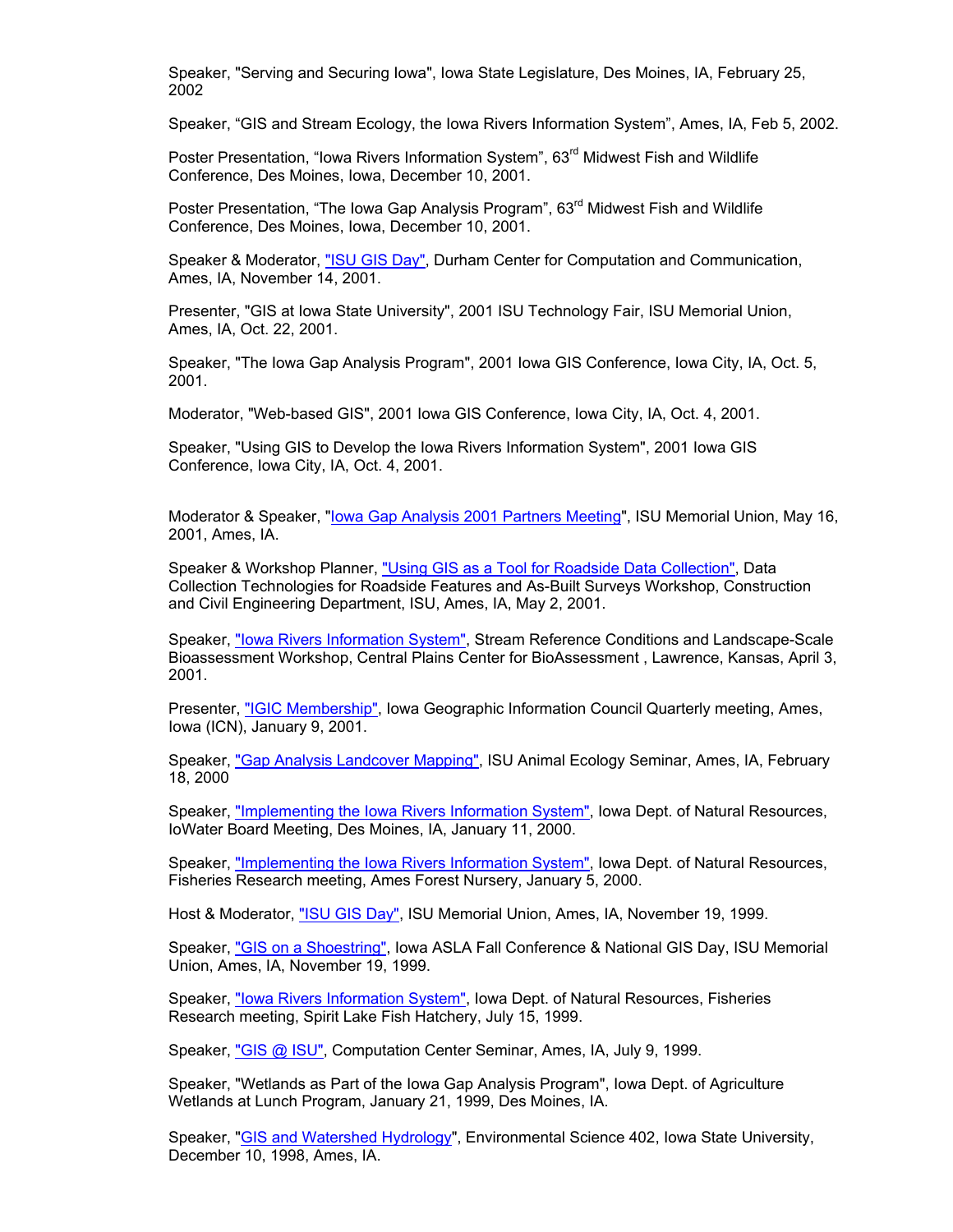Speaker, "[Iowa GAP Landcover and Imagery"](http://mombasa.gis.iastate.edu/Present/lcdot/index.htm), Iowa Dept. of Transportation Breifing, November 24, 1998, Ames, IA

Moderator, ["Iowa Gap Analysis Program Annual Status Meeting](http://mombasa.gis.iastate.edu/Present/IaGap97/index.htm)", ISU Memorial Union, October 27, 1998, Ames, IA.

Moderator, State GIS Coordination, [1998 MidAmerica GIS Symposium,](http://msdis.missouri.edu/magic/) University of Nebraska, May 6, 1998, Lincoln, NE.

Panelist, Natural Resources and Environmental Protection Issue Group, [1998 MidAmerica GIS](http://msdis.missouri.edu/magic/)  [Symposium,](http://msdis.missouri.edu/magic/) University of Nebraska, May 5 & 7, 1998, Lincoln, NE.

Speaker, "[Hydrological Systems as a Three Dimensional Surface: Toward a Predictive Spatial](http://mombasa.gis.iastate.edu/Present/final/index.htm)  [Model for the Aquatic/Terrestrial Transition Zone."](http://mombasa.gis.iastate.edu/Present/final/index.htm) Final Paper, Animal Ecology 518, Iowa State University, April 28, 1998, Ames, IA.

Speaker, "[Abiotic Control of Stream Biota: Physical, Chemical, Hydrological and Spatial Factors](http://mombasa.gis.iastate.edu/Present/stream/index.htm)", Animal Ecology 518, Stream Ecology, Iowa State University, February 10, 1998, Ames, IA.

Speaker, "[Use of Remote Sensing Technology in the Study of Prairie Biodiversity."](http://mombasa.gis.iastate.edu/Present/isgc/index.htm), 1997 Iowa Space Grant Consortium Conference, Drake University, October 24, 1997, Des Moines, IA.

Moderator, GIS and Natural Resources in Iowa Track, 1997 Iowa Geographic Information Conference, University of Northern Iowa, October 7, 1997, Cedar Falls, IA.

Speaker, "Use of GIS in the Iowa Gap Analysis Project", 1997 Iowa Geographic Information Conference, University of Northern Iowa, October 7, 1997, Cedar Falls, IA.

Speaker, "Using GIS as a Research Tool", Iowa State University, Department of Agronomy, Water Resources Seminar Series, September 22, 1997, Ames, IA.

Speaker, "Using GIS as a Tool for Geologic Research", Iowa State University, Department of Geology Seminar Series, September 19, 1997, Ames, IA.

Speaker, "Developing a GIS Infrastructure for Natural Resource Management in Iowa", Iowa State University GIS Lecture Series, December 12, 1996, Ames, IA.

Speaker, "Environmental Applications of GIS in Iowa", GIS-based Technologies for Local Level Development Planning, Presentation to the Government of India, Ministry of Science and Technology, December 9, 1996, Ames, IA.

Moderator, "What is GIS" and "Getting Started with GIS" sessions, 1996 Iowa Geographic Information Conference, October 8, 1996, Ames, IA

Speaker, "GIS and the Internet", National States Geographic Information Council Annual Conference, September 15, 1996, Tucson, AZ.

Speaker, "Geographic Information Systems and the Environment", Iowa Environmental Council Annual Meeting, September 7, 1996, Des Moines, IA.

Speaker, "State of Iowa Training Resources on the Internet", Governor's Department Head Staff Meeting, July 10, 1996, Des Moines, IA

Speaker, "State of Iowa Training Resources on the Internet", State of Iowa Alternative Training Committee, April 8, 1996, Des Moines, IA

Speaker, "GIS Experiences in Iowa", Iowa League of Resource Conservation and Development, April 2, 1996, Walnut, IA.

Moderator and Speaker, "Getting Started with GIS", 1995 Iowa Geographic Information Conference, November 7, 1995, Iowa City, IA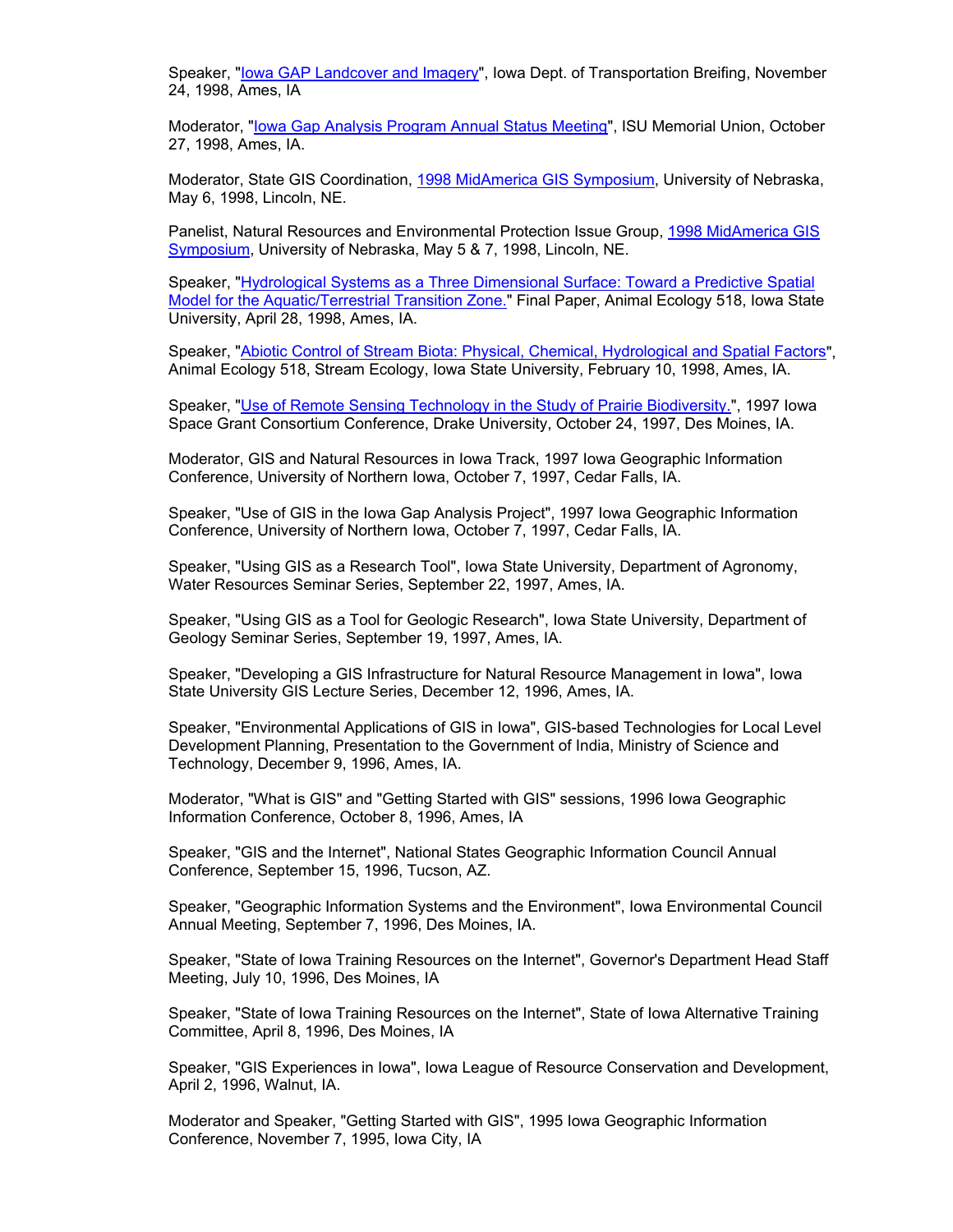Speaker, "Continuous Quality Improvement at the Iowa Department of Natural Resources", Ohio Department of Natural Resources CQI Training Session, June 21, 1995, Columbus, OH.

Exhibitor, "Geographic Information Systems", State of Iowa Technology Fair, State of Iowa, October 11, 1993, Des Moines, IA.

Exhibitor, "GIS Applications at the Iowa Department of Natural Resources." Iowa State University GIS Fair, Iowa State University GIS Support and Research Facility, April 12, 1993, Ames, IA.

Speaker, "GIS Activities at the Iowa DNR." Transportation Video Imaging Seminar, Iowa Department of Transportation, November 5, 1992, Ames, IA.

Speaker and Panelist, "GIS Data Sharing at the Iowa DNR." ILLOWA Chapter AM/FM Meeting, ILLOWA Chapter AM/FM, September 9, 1992, Des Moines, IA.

Speaker and Panelist, "GIS in Mid-America, The Iowa Perspective." 1992 Mid-America GIS Symposium, Mid-America GIS Consortium, May 5-7, 1992, Kansas City, KS.

Speaker, "Implementation of GIS at the Iowa Department of Natural Resources." Design for Success with GIS, Iowa State University Engineering Extension, April 15, 1992, Ames, IA.

Exhibitor, "GIS Applications at the Iowa Department of Natural Resources." Iowa State University GIS Fair, Iowa State University GIS Support and Research Facility, April 14, 1992, Ames, IA.

Speaker, "Interfacing Geographic Information Systems with Groundwater Vulnerability Data." Iowa Groundwater Association Bi-Annual Meeting, Iowa Groundwater Association, April 30, 1991, Iowa City, IA.

Speaker, "Applications of GIS in Natural Resources", Iowa State University GIS Seminar, Guest Lecturer, Mar. '91, Iowa State University, Ames, IA.

Panelist, "GIS Systems, Uses, and Applications." Geographic Information Systems for Education Planning and Delivery, Iowa Department of Education and the State Library of Iowa, November 28, 1990, Des Moines, IA.

Speaker, "Cooperative GIS Efforts Between Local, State, and Federal Governments In Iowa." Arc/Info User Conference, Midwest-Great Lakes Arc/Info User Group, September 20, 1990, Kansas City, Mo.

Speaker and Panelist, "GIS/AM/FM Overview." American Public Works Association Fall Conference, Iowa Chapter APWA, August 17, 1990, Cedar Rapids, IA.

Moderator and Speaker, "GIS Activities at State and Local Levels of Government." 1990 Mid-America GIS Symposium, Mid-America GIS Consortium, May 1-4, 1990, Kansas City, KS.

Speaker, "Iowa State Trails Plan.", Spring School of Instruction, Iowa Association of Counties, March 17, 1988, Des Moines, IA.

## *Grants & Contracts*

### *Awarded:*

Kane, K., and Brown, P. 2003. Iowa Lakeside Lab, Summer GIS Course (taught by Patrick Brown), \$5,500.

Iowa Cooperative Fish and Wildlife Research Unit, 1999-2003. Iowa Rivers Information System. Iowa Department of Natural Resources. \$150,000.

Kane, K. 2002. Iowa Prairie Passage, Iowa DOT / Landscape Architecture, \$5,000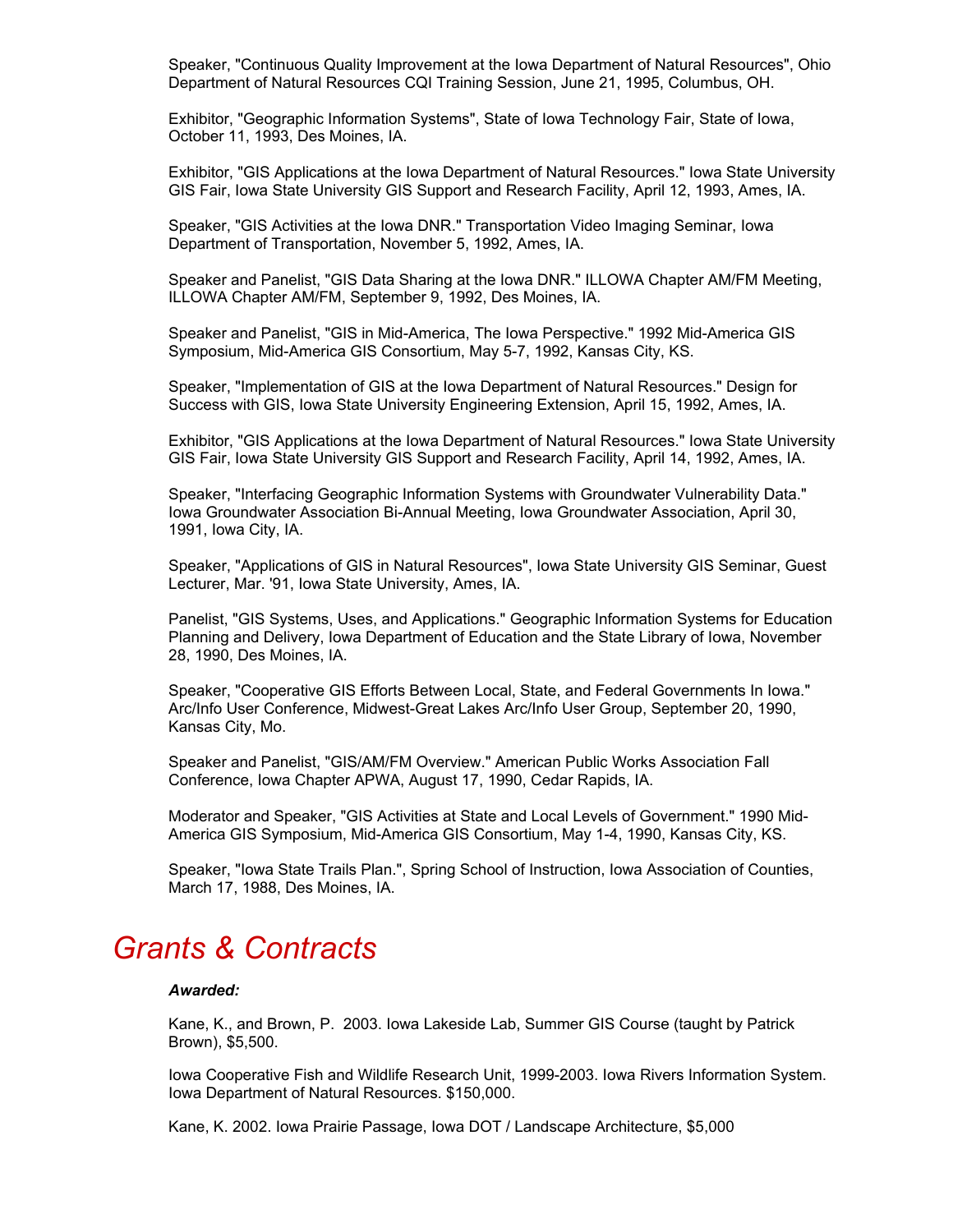Kane, K. 2002. Iowa DNR, Web delivery of Iowa State-wide color infra-red photography, \$60,000

Kane, K., and Miller, M. 2002. [GeoSpatial Technologies Learning Laboratory](http://www.gis.iastate.edu/gttl.htm). lowa State [Computation Advisory Committee.](http://www.public.iastate.edu/~cac_info/) \$48,000.

Kane, K. 2002. Iowa Geographic Information Council, GIS RA & Web Administrator, \$8,000

Kane, K., and Brown, P. 2002. Iowa Lakeside Lab, Summer GIS Course (taught by Patrick Brown), \$5,500.

Kane, K., and Pierce, P. 2002. Aquatic Gap Analysis in Iowa. [National Gap Analysis Program](http://www.gap.uidaho.edu/). \$102,000.

Kane, K., and Brown, P. 2002. Iowa Natural Areas Inventory, Internet Website & Database Mapping. \$24,000.

Kane, K., and Pierce, P. 2001. Aquatic Gap Analysis in Iowa. [National Gap Analysis Program](http://www.gap.uidaho.edu/). \$105,000.

Kane, K., and Brown, P. 2001. Iowa Archeology Internet Map Service[, Office of the Iowa State](http://www.uiowa.edu/%7Eosa/GIS_at_OSA/index1.html)  [Archeologist](http://www.uiowa.edu/%7Eosa/GIS_at_OSA/index1.html), \$5,000.

Suen, I, and Kane, K. 2001. Installation of ArcIMS Server in the College of Design to Serve GIS Data and Services. [2001 ISU Computation Advisory Committee Grant.](http://www.public.iastate.edu/%7Ecac_info/) \$10,800.

Kane, K and Williams, P. 2001. ISU Library / GIS Facility Cooperative Undergraduate GIS Learning Facility. [2001 ISU Computation Advisory Committee Grant.](http://www.public.iastate.edu/%7Ecac_info/) \$8,000.

Kane, K. 2000-2001. Statewide Historic Survey Database, [State Historical Preservation Office](http://www.iowahistory.org/preservation/), \$49,000.

Kane, K. 2000. ISU GIS Facility Hardware Improvements. President's End of Year Funding Initiative. \$45,000.

Klaas, E., and Kane, K. 1999. Regionalization and Accuracy Assessment of Iowa Gap Analysis Landcover Data. US Dept. of Environmental Protection. \$45,000.

Dept. of Animal Ecology & ISU GIS Facility, 1999. Science II GIS / Computing Lab. [1999 ISU](http://www.public.iastate.edu/%7Ecac_info/)  [Computation Advisory Committee Grant](http://www.public.iastate.edu/%7Ecac_info/). \$65,000.

Kane, K.L. 1997-99. [Enhancement of the Natural Resources Geographic Information System](http://icss.agron.iastate.edu/data.htm)  [Library with Spatial Soil Resource Information.](http://icss.agron.iastate.edu/data.htm) Iowa Department of Natural Resources. \$99,000.

Klaas, E. & Kane, K, 1997-2000. Analysis of Biological Diversity Conservation in Iowa Using Geographic Information Systems and Gap Analysis. U.S. Geological Survey. \$447,900.

Kane, K.L. and the Iowa Geographic Information Council, 1997. USGS / IGIC Cooperative Agreement for GIS Coordination in Iowa. U.S. Geological Survey Competitive Grant Progam. \$6,000.

Kane, K.L. and O'Brien, D., 1997. Enhancing Geographic Information Technology at Drake University. Drake Faculty Improvement Grant. \$4,000. (See Drake University Department of Geography and Geology Home Page. [http://www.geo.drake.edu\)](http://www.geo.drake.edu/).

[GIS Task Force, Iowa Intergovernmental Information Technology and Telecommunications](http://www.state.ia.us/government/iitt/iowaccess/proj8.htm)  [Committee.](http://www.state.ia.us/government/iitt/iowaccess/proj8.htm) 1997. Establishing a GIS Infrastructure for the State of Iowa. General Services Administration. \$320,000.

Buising, C.M., Anderson, P.F., Henderson, L.L., Kane, K.L., and Rosburg, T.R. 1996. Use of [Remote Sensing Technology in the Study of Prairie Biodiversity.](http://mombasa.gis.iastate.edu/isgc/index.htm) Iowa Space Grant Consortium. \$25,000.

O'Brien, D., Ewing, R., and Kane, K.L. 1996. Establishing A Web-based Pedagogy for the Drake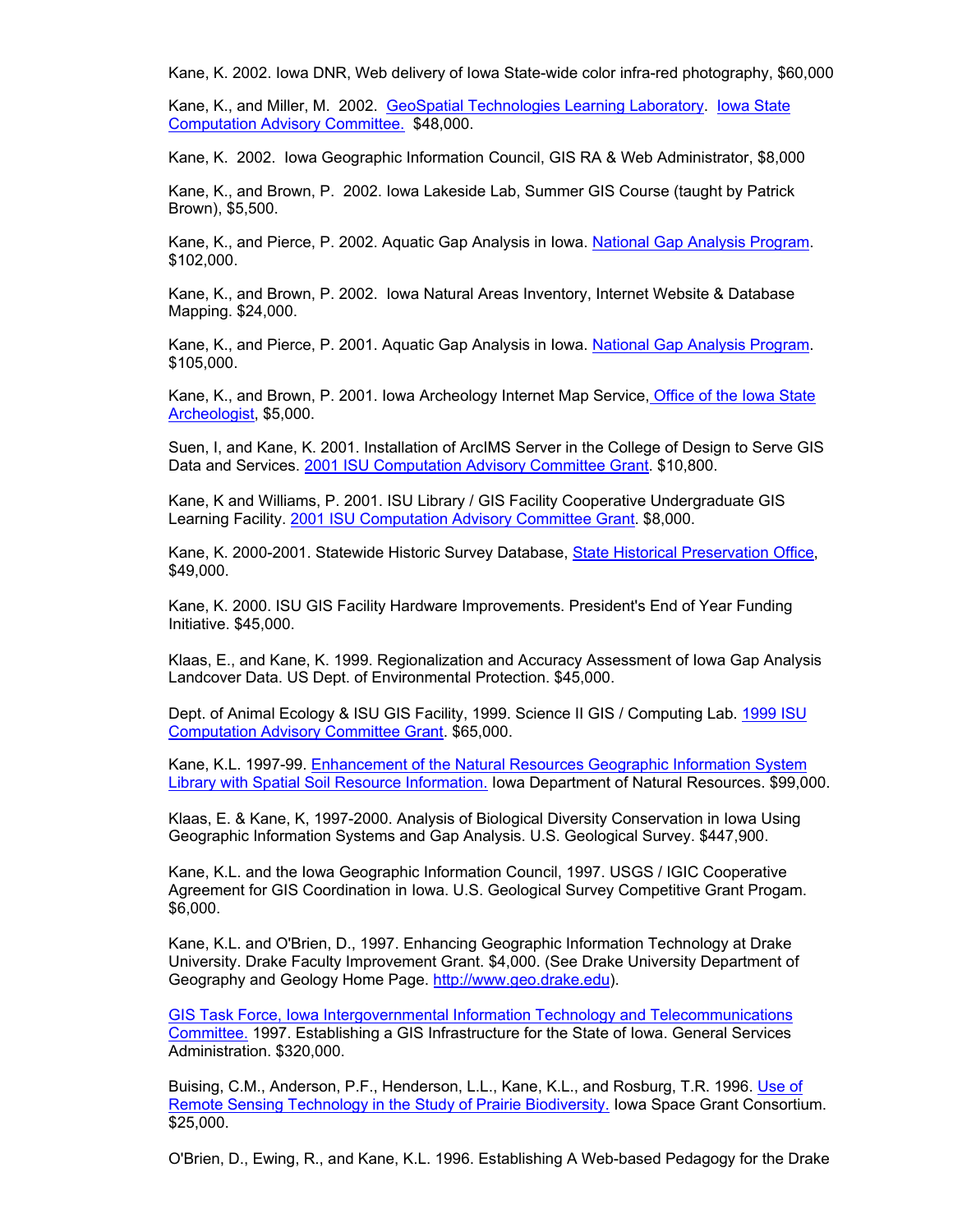Department of Geography and Geology. Drake Faculty Improvement Grant. \$4,700. (See Drake University Department of Geography and Geology Home Page. [http://www.geo.drake.edu\)](http://www.geo.drake.edu/).

### *Proposed, in evaluation:*

### *Proposed, not funded:*

Kane, K. L., Schuman, W., and Lantermans, M. 2000. Iowa Geographic Image Map Server. [State](http://www2.info.state.ia.us/roi/detail_2002.asp?number=002FY02)  [of Iowa Return on Investment Grant.](http://www2.info.state.ia.us/roi/detail_2002.asp?number=002FY02) \$150,000.

Jungst, S., Kane, K. 2001. Expanding Global Positioning Systems and Geographic Information System Education for Iowa State University Students. [2001 ISU Computation Advisory](http://www.public.iastate.edu/%7Ecac_info/)  [Committee Grant.](http://www.public.iastate.edu/%7Ecac_info/) \$56,065.

Kaufman, G., Kane, K., et. al. 2001. Accuracy Assessment of Iowa Gap Analysis Landcover Data. [National Gap Analysis Program.](http://www.gap.uidaho.edu/) \$35,000.

Kaufman, G., Kane, K., et.al. 2001. Regionalization of Great Plains Gap Analysis Effort. [National](http://www.gap.uidaho.edu/)  [Gap Analysis Program](http://www.gap.uidaho.edu/). \$427,000.

Kane, K. 2001. ISU GIS Facility Hardware Improvements. President's End of Year Funding Initiative. \$65,000.

Kane, K. L.and Hadish, G. 2000. Iowa Geographic Image Map Server. [Federal Geographic Data](http://navigation.helper.realnames.com/framer/1/262/default.asp?realname=FGDC&url=http%3A//www.fgdc.gov/&frameid=1&providerid=262&uid=10237354)  [Infrastructure, NSDI Coopereative Agreements Program.](http://navigation.helper.realnames.com/framer/1/262/default.asp?realname=FGDC&url=http%3A//www.fgdc.gov/&frameid=1&providerid=262&uid=10237354) \$115,000.

Buising, C.M., DeAlba, L.M., Henderson, L.L., Kane, K.L., and Rosburg, T.R. 1996. Prairie Biodiversity: A Molecular, Ecologic and Geographic Approach. National Science Foundation. \$613,335

## *Conferences & Symposia*

President's Forums on Diversity, Spring 2003, Ames, IA.

Aquatic Conservation Planning Workshop, August 27, 2002, Ames, IA.

2002 [Frye Leadership Institute](http://www.fryeinstitute.org/), June 2002, Emory University, Atlanta, GA.

[MidAmerica GIS Symposium](http://magicweb.kgs.ukans.edu/magic/s2002/index.html), April, 2002, Kansas City, MO.

[2001 Iowa GIS Conference,](http://www.gis.state.ia.us/) October 3-5, 2001, Iowa City, IA.

[2001 National Gap Analysis Annual Conference](http://www.gap.uidaho.edu/Meetings/2001/default.htm), June, 17-21, 2001, Brookings, SD.

Development, Implementation and Future of the National Spatial Reference System, Society of Land Surveyors of Iowa, January 19, 2001, Ames, IA.

[2001 Iowa Chapter American Fisheries Society,](http://www.fisheries.org/) January 16-18, 2001, Ames, IA.

[2000 National Gap Analysis Annual Conference](http://www.gap.uidaho.edu/gap/), August 2-6, 2000, San Antonio, TX.

[2000 ESRI International User Conference,](http://www.esri.com/events/uc/index.html) June 26-30, 2000, San Diego, CA.

[2000 MidAmerica GIS Symposium](http://magicweb.kgs.ukans.edu/magic/magic_net.html), May, 2000, Osage Beach, MO.

[1999 National Gap Analysis Annual Conference](http://www.gap.uidaho.edu/gap/), August 2-6, 1999, Duluth, MI.

[1999 Iowa GIS Conference,](http://www.gis.state.ia.us/) July 31, 1999, Storm Lake, IA.

[1999 ESRI International User Conference,](http://www.esri.com/library/userconf/archive.html) July 26-30, 1999, San Diego, CA..

[MidAmerica Gap Analysis Regional Conference,](http://ulysses.unl.edu/midam/) April 26&27, 1999, Ames, IA.

"[Implementing the Aquatic Component of Gap Analysis in Riverine Environments"](http://www.cerc.usgs.gov/morap/projects/aquatic_gap/aquaticgap.htm), The National Gap Analysis Program, March 8-10, 1999, Columbia, MO.

[1998 ESRI International User Conference,](http://www.esri.com/library/userconf/archive.html) July 27-31, 1998, San Diego, CA.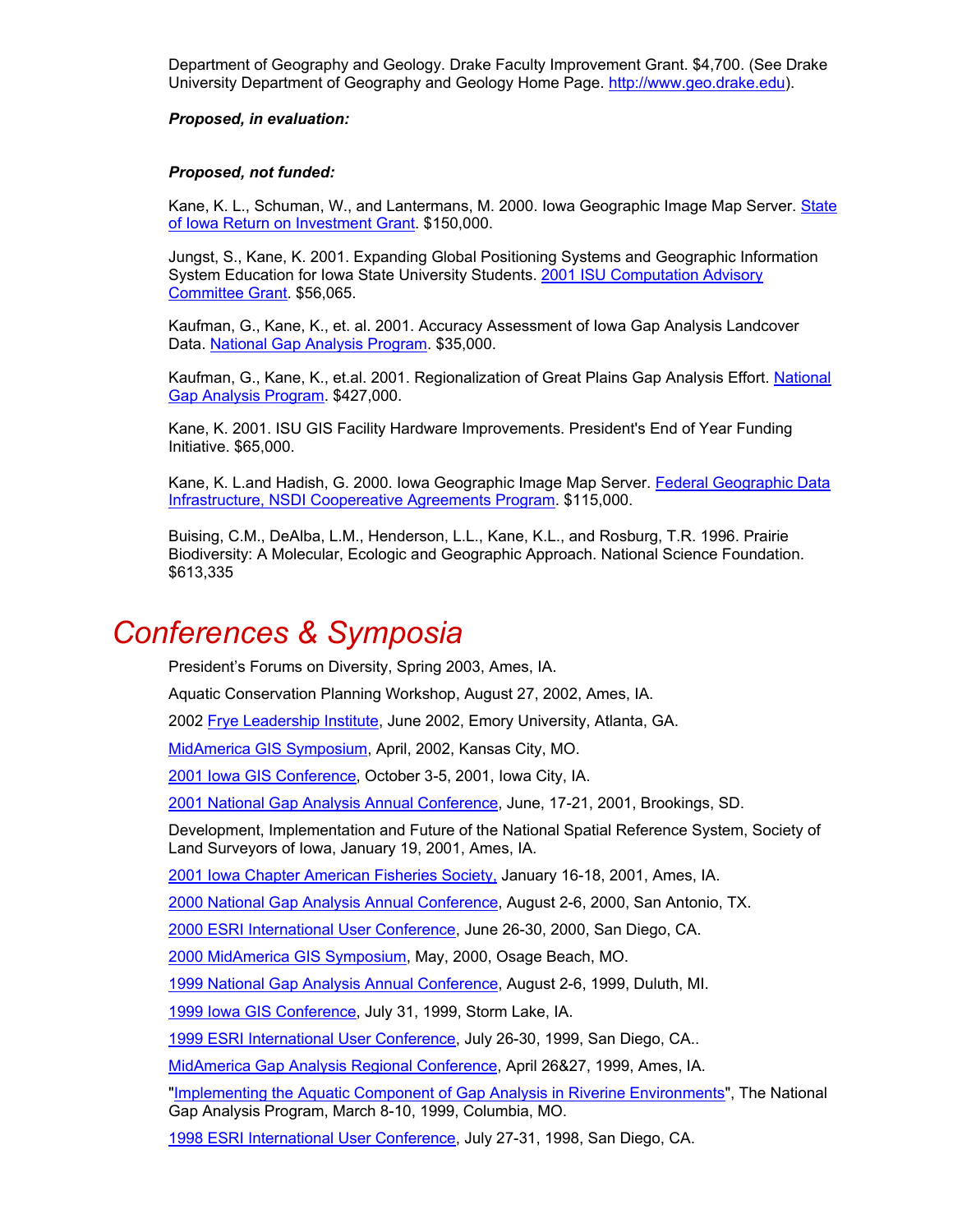[1998 National Gap Analysis Annual Conference](http://www.gap.uidaho.edu/gap/), July 20-24, Santa Barbara, CA.

[1998 MidAmerica GIS Symposium](http://msdis.missouri.edu/magic/), May, 1998, Lincoln, NE.

1997 Iowa GIS Conference, November, 1997, Cedar Falls, IA.

[1997 National Gap Analysis Annual Conference](http://www.gap.uidaho.edu/gap/), August 4-8 Reston, VA.

[1997 ESRI International User Conference,](http://www.esri.com/library/userconf/archive.html) July 8-11, 1997, San Diego, CA.

[NSGIC Planning Conference](http://www.nsgic.org/), January, 1997, Salt Lake City, UT.

1996 Iowa GIS Conference, October 5&6, 1996, Ames, IA.

[1996 MidAmerica GIS Symposium](http://msdis.missouri.edu/magic/), May, 1996, Kansas City, MO.

[1996 National States Geographic Information Council Conference](http://www.nsgic.org/), September 14-18, 1996, Tucson, AZ.

1995 Iowa GIS Conference, October, 1995, Iowa City, IA.

[1995 National States Geographic Information Council Conference](http://www.nsgic.org/), September, 1995, Burlington, VT.

[1994 MidAmerica GIS Symposium](http://msdis.missouri.edu/magic/), May, 1994, Kansas City, MO.

[1994 National States Geographic Information Council Conference](http://www.nsgic.org/), October, 1994, Jackson Hole, WY.

[1993 National States Geographic Information Council Conference](http://www.nsgic.org/), September, 1993, Williamsburg, VA.

[1992 MidAmerica GIS Symposium](http://msdis.missouri.edu/magic/), May, 1992, Overland Park, KS.

[1992 National States Geographic Information Council Conference](http://www.nsgic.org/), September, 1992, Santa Fe, NM.

[1990 MidAmerica GIS Symposium](http://msdis.missouri.edu/magic/), May, 1990, Overland Park, KS..

## *Committee Appointments & Memberships*

### *Current*

- ISU [Professional & Scientific \(P&S\) Council,](http://www.public.iastate.edu/%7Eps_info/) President ('03-'04)
- ISU P&S Classification and Review Committee ('03-04)
- ISU Faculty Senate, Ex-Officio ('03-'04)
- Chair, Iowa Geographic Information Council ('02-'03)
- GIS Lab Manager Search Committee Chair, NREM
- ISU Dept. of Landscape Architecture Governance Committee ('02-present)
- ISU [Professional & Scientific \(P&S\) Council,](http://www.public.iastate.edu/%7Eps_info/) ('01-present)
- ISU [P&S Executive Committee \(](http://www.public.iastate.edu/%7Eps_info/Profiles/ProfileKevinKane.htm)'01-present)
- Mid-America GIS Consortium, Board ('01-present)
- AIT Project Review Team ('01-present)
- AIT Project Management Facilitation ('99-present)
- AIT Management Group ('99-present)
- Iowa Geographic Information Council, Remote Sensing Committee ('00-present)
- ISU GIS Curriculum Committee ('99-present)
- Iowa Geographic Information Council, Board Member ('94-present)

*Past*

- ISU [Professional & Scientific \(P&S\) Council,](http://www.public.iastate.edu/%7Eps_info/) Vice President ('02-'03)
- ISU CIO Search Committee ('02)
- 2002 Mid-America GIS Symposium Planning Committee ('00- '02)
- ISU P&S Council, Representation and Awards Committee, Chair ('01-'02)
- ISU P&S Council, Elections Subcommittee, Chair ('01-'02)
- Past-Chair, Iowa Geographic Information Council ('99-2000)
- Community and Regional Planning Faculty Search Committee, ISU ('99)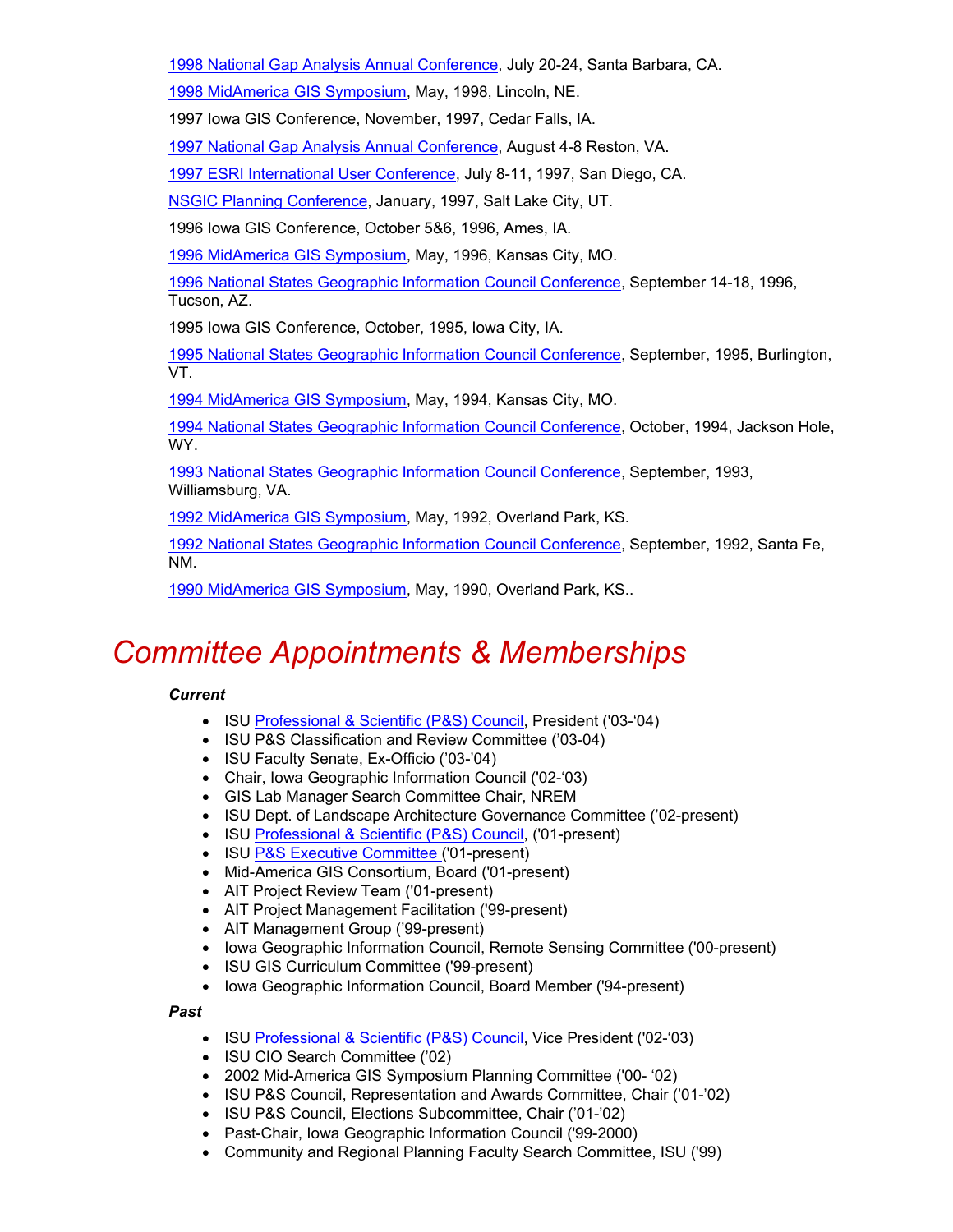- [GIS Task Force, Iowa Intergovernmental Information Technology and](http://www.state.ia.us/government/iitt/iowaccess/proj8.htm)  [Telecommunications \(IITT\) Committee.](http://www.state.ia.us/government/iitt/iowaccess/proj8.htm) ('95-'99)
- Chairperson, Iowa Geographic Information Council ('98-'99)
- GIS Analyst Search Committee, Iowa Technology Services, ('98)
- Community and Regional Planning Faculty Search Committee, ISU ('96- '98)
- 1998 Mid-America GIS Symposium Planning Committee ('96- '98)
- Mid-America GIS Consortium, Board ('89- '98)
- Story County Natural Resources Inventory Working Group ('96- '97)
- National States Geographic Information Council, Iowa Representative ('92-'97 )
- National States Geographic Information Council, Communications Committee Chair ('95-'97 )
- National States Geographic Information Council, FGDC Framework Partnership Project, Communications Committee Chair ('96-'97 )
- Iowa DNR GIS Technical Advisory Committee ('87-'97)
- State of Iowa GIS Coordination subcommittee, Chair ('88-'97)
- Iowa DNR GIS Users Group, Chair ('88-'97)
- Iowa Quality Government Team ('92-'97)
- State of Iowa Quality Coordinators ('94-'97)
- Iowa DNR Continuous Quality Improvement Steering Team, Coordinator ('95-'97)
- Iowa DNR Continuous Quality Improvement Process Improvement Teams, Facilitator ('95-'97)
- Iowa Soils Technical Committee, alternate ('95-'97)
- State of Iowa Alternative Training Committee ('95-'97)
- State of Iowa CQI Implementation Team ('96-'97)
- Geographic Information System Task Force of the Intergovernmental Information Technology & Telecommunications Plan, Vice-chair ('96-'97)
- Iowa Geographic Information Council Annual GIS Conference Committee ('95-'96)
- 1996 Mid-America GIS Symposium Planning Committee ('95-'96)
- Iowa DNR Network Technical Advisory Group ('93-'95)
- Iowa DNR NetReps, Leader ('94-'95)
- Iowa DNR Total Quality Management Process Improvement Team, Team Leader ('93-'94)
- Woods Quality Center, Member ('93-'94)
- 1994 Mid-America GIS Symposium Planning Committee ('93-'94)
- Iowa DNR Task Force for Workplace Diversity ('92-'93)
- Iowa DNR Safety Committee, Chair ('93)
- Iowa DNR Explorer Post Executive Officer ('92-'93)
- Iowa DNR Hiring Practices Committee ('92)
- 1992 Mid-America GIS Symposium Planning Committee (91-'92)
- Iowa State University Extension GIS Conference Planning Committee ('92)
- Iowa DNR Data Processing Planning Committee ('91)
- 1990 Mid-America GIS Symposium Planning Committee ('89-'90)
- Iowa GIS Consortium, Chair ('88-'89)
- Iowa DNR Geographic Information Task Unit ('87-'88)
- Computer Resources Information Center Coordinating Committee, US Fish & Wildlife Service ('86-'88)

## *Honors & Awards*

Professional & Scientific Outstanding New Professional Award – 2002 The Frye Leadership Institute, Fellow, 2002 Gallery in the Round, Stained Glass Exhibition, Ames, 2000 Vice President Gore's Hammer Award - National Partnership for Reinventing Government - IOWAccess Network Teams, 1999 Governor's Award - IOWAccess Coordinated Geographic Information Systems, 1998 Governor's IGIC Recognition, 1998 Governor's STAR Award Nominee, 1995, '94 Governor's Facilitating Excellence in Iowa State Government Award, October, 1995

Governor's CQI Process Improvement Team Award, 1995, '94